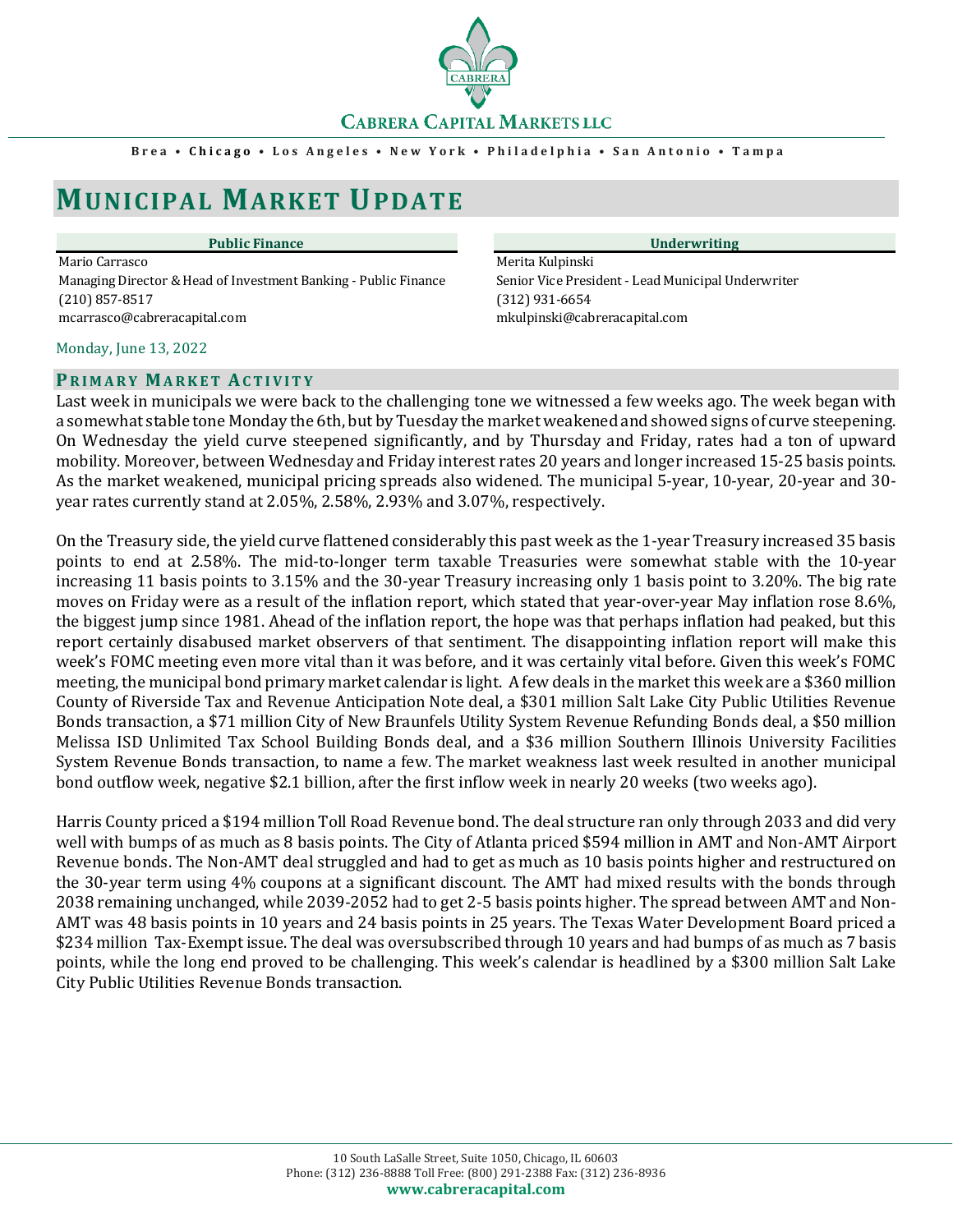

#### **Brea • Chicago • Los Angeles • New York • Philadelphia • San Antonio • Tamp a**

#### **INTEREST RATE SNAPSHOT**

| <b>Benchmark Maturity</b> |      | 6/10/2022<br><b>AAA MMD</b> | <b>Change</b><br>from Last<br>Week (bps) | 6/10/2022<br><b>U.S. Treasury</b> | Change<br>from Last<br>Week (bps) | Muni/UST<br>Ratio | Date of<br><b>Week End</b> | <b>SIFMA</b><br><b>Index</b> | <b>Municipal</b><br><b>Fund Flow (in</b><br><b>Millions</b> ) | 1-Month<br><b>BBA</b><br><b>LIBOR</b> | 12-Month<br><b>BBA</b><br><b>LIBOR</b> |
|---------------------------|------|-----------------------------|------------------------------------------|-----------------------------------|-----------------------------------|-------------------|----------------------------|------------------------------|---------------------------------------------------------------|---------------------------------------|----------------------------------------|
|                           | 2023 | 1.41                        | -6                                       | 2.52                              | $+36$                             | 55.95%            | 6/10/2022                  | 0.62                         | (\$2,100)                                                     | 1.26                                  | 2.96                                   |
|                           | 2024 | 1.75                        | $\overline{\phantom{a}}$                 | 3.05                              | $+39$                             | 57.38%            | 6/3/2022                   | 0.68                         | \$1,200                                                       | 1.12                                  | 2.78                                   |
| 3                         | 2025 | 1.90                        | $+1$                                     | 3.23                              | $+37$                             | 58.82%            | 5/27/2022                  | 0.79                         | (\$1,000)                                                     | 1.06                                  | 2.68                                   |
| C                         | 2027 | 2.05                        | $+4$                                     | 3.25                              | $+30$                             | 63.08%            |                            |                              |                                                               |                                       |                                        |
| 10                        | 2032 | 2.58                        | $+15$                                    | 3.15                              | $+19$                             | 81.90%            |                            |                              |                                                               |                                       |                                        |
| 20                        | 2042 | 2.93                        | $+28$                                    | 3.45                              | $+12$                             | 84.93%            |                            |                              |                                                               |                                       |                                        |
| 30                        | 2052 | 3.07                        | $+29$                                    | 3.20                              | $+8$                              | 95.94%            |                            |                              |                                                               |                                       |                                        |

# **MUNICIPAL FUND FLOWS**

Week Ended 6/9/2022 saw outflows of \$2.10 billion, 1<sup>st</sup> Week of Outflows Source: Lipper



## **UPCOMING NEGOTIATED CALENDAR**

| <b>Size</b><br>(Smm) | Issuer                                                    | <b>State</b>   | <b>Description</b>                                    |
|----------------------|-----------------------------------------------------------|----------------|-------------------------------------------------------|
|                      | 465.000 California Community Housing Agency               | CA             | <b>Essential Housing Revenue Bonds</b>                |
|                      | 360.000 County of Riverside                               | CA             | Tax and Revenue Anticipation Note                     |
| 301.060              | Salt Lake City                                            | UT             | Public Utilities Revenue Bonds                        |
|                      | 275.000 Public Finance Authority                          | WI             | Federal Lease Revenue Bonds                           |
| 163.005              | The Aurora Highlands Community Authority Board            | CO.            | Special Tax Revenue Bonds                             |
| 93.070               | City of Baltimore                                         | MD.            | Refunding Revenue Bonds                               |
| 89.575               | Pioneer Community Authority Board                         | C <sub>0</sub> | Special Revenue Bonds                                 |
| 80.210               | City of Baltimore                                         | MD.            | Project Revenue Bonds                                 |
| 75.775               | City of San Mateo Communities Facilities District #2008-1 | CA             | Special Tax Refunding Bonds                           |
| 73.000               | <b>Public Finance Authority</b>                           | WI             | Senior Lien Revenue Bonds (Green)                     |
| 71.875               | City of New Braunfels                                     | TX             | Utility System Revenue Refunding Bonds                |
| 64.315               | City of Celina                                            | TX             | Tax & Waterworks & Sewer System Revenue COBs          |
| 63.965               | Arlington Higher Education Finance Corporation            | TX             | <b>Education Revenue Bonds</b>                        |
| 50.000               | Melissa Independent School District                       | TX             | Unlimited Tax School Building Bonds                   |
| 36.575               | Board of Trustees of Southern Illinois University         | IL             | Housing and Auxiliary Facilities System Revenue Bonds |